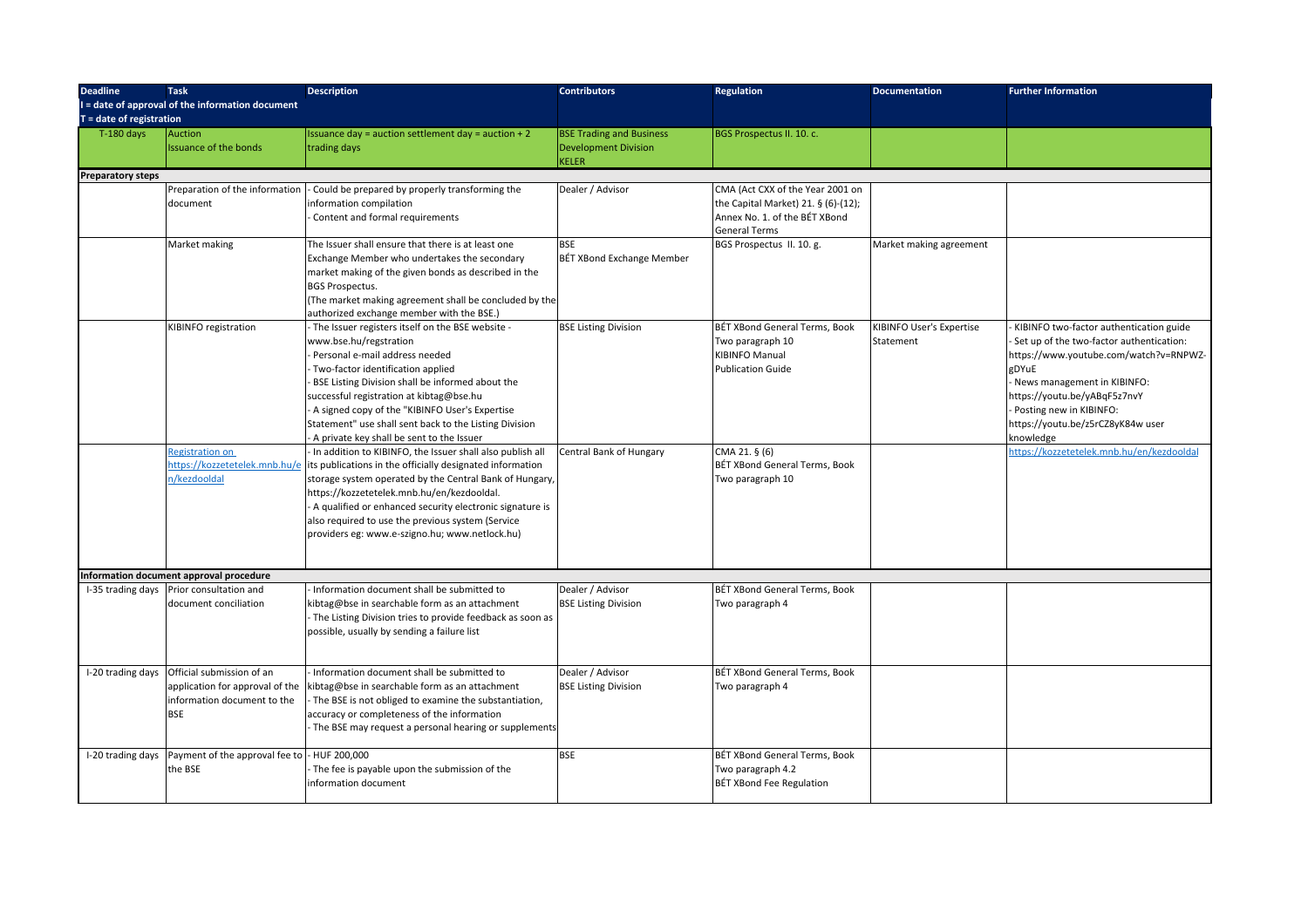| BSE decision on the approval / | - Procedural deadlines:                              | <b>BSE Listing Division</b> | BÉT XBond General Terms, Book |  |
|--------------------------------|------------------------------------------------------|-----------------------------|-------------------------------|--|
| rejection of the information   | - BSE assessment (Information document +             |                             | Two paragraphs 4.7-4.8        |  |
| document                       | supplements): 20 trading days                        |                             |                               |  |
|                                | - Submission of supplements: 15 trading days         |                             |                               |  |
|                                | - Assessment of supplementation: 7 trading days      |                             |                               |  |
|                                | - The BSE may publish the approval decision, not the |                             |                               |  |
|                                | rejection                                            |                             |                               |  |
|                                |                                                      |                             |                               |  |
|                                |                                                      |                             |                               |  |